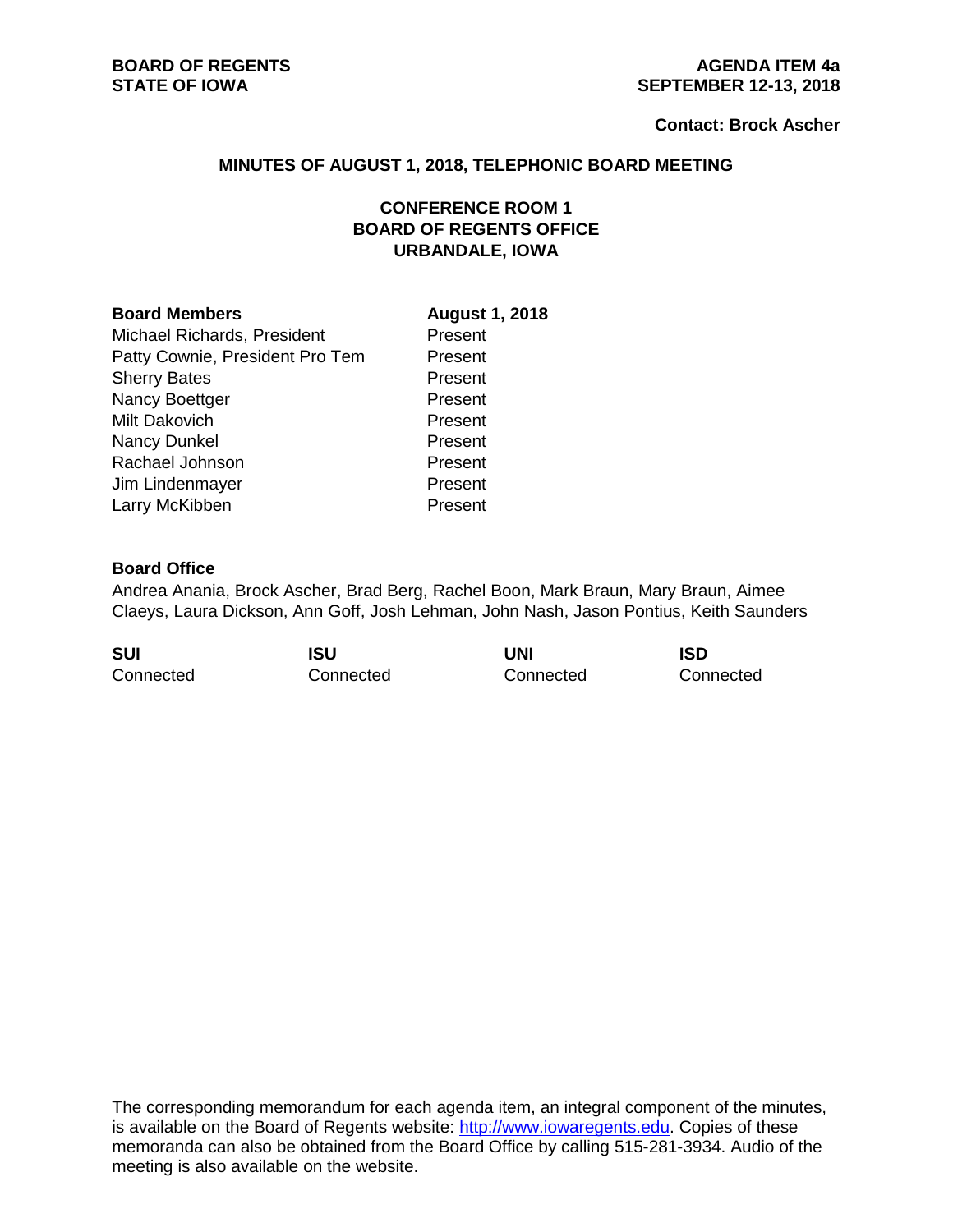## **August 1, 2018**

*The Property and Facilities Committee met at 10 a.m.*

## **Call to Order for August 1, 2018**

President Richards called the meeting to order at 10:11 a.m.

#### **Roll Call:**

|         | <b>Bates</b> | <b>Boettaer</b> | Cownie | Dakovich | Dunkel | Johnson | Lindenmayer | McKibben | Richards |
|---------|--------------|-----------------|--------|----------|--------|---------|-------------|----------|----------|
| Present | v            |                 |        |          |        |         |             |          |          |
| Absent  |              |                 |        |          |        |         |             |          |          |

### **Consent Agenda**

- $\checkmark$  MOVED by COWNIE, SECONDED by BATES, to approve and receive the following CONSENT AGENDA items:
	- a) Minutes of June 5-7, 2018 Meeting
	- b) Meeting of Academic and Student Affairs Committee June 7, 2018
	- c) Proposed Board Policy Revision Policy 1.2.C
	- d) Proposed Board Policy Revision Policy 1.4.H
	- e) Proposed Board Policy Revision Policy 2.3.8.B
	- f) Adoption of Amendments to Iowa Administrative Code Chapter 1.7
	- g) Semi-Annual Claims Activity Reports: January 1 June 30, 2018
	- h) Personnel Appointments
	- i) Meeting of Property and Facilities Committee June 7, 2018
	- j) Meeting of Property and Facilities Committee August 1, 2018

|        | <b>Bates</b> | <b>Boettaer</b> | Cownie | <b>Dakovich</b> | Dunkel | Johnson | Lindenmayer | <b>I</b> McKibben | <b>Richards</b> |
|--------|--------------|-----------------|--------|-----------------|--------|---------|-------------|-------------------|-----------------|
| Ave    |              |                 |        |                 |        |         |             |                   |                 |
| Absent |              |                 |        |                 |        |         |             |                   |                 |

MOTION APPROVED by ROLL CALL.

### **FY 2019 Budgets - Universities, Special Schools, Iowa Public Radio and Board Office**

Superintendent Gettel, President Nook, President Wintersteen and President Harreld commented on their respective institutions' FY 2019 budget numbers. Regent Lindenmayer stated that the leadership of the universities and special schools should be commended for having such minimal budgetary and tuition increases, given the state's fiscal situation.

 $\checkmark$  MOVED by COWNIE, SECONDED by DAKOVICH, to approve the Regent university, special schools, Iowa Public Radio and Board office FY 2019 budgets as presented in the memorandum.

|        | <b>Bates</b> | <b>Boettger</b> | Cownie | Dakovich | Dunkel | <b>Johnson</b> | Lindenmayer | <b>McKibben</b> | <b>Richards</b> |
|--------|--------------|-----------------|--------|----------|--------|----------------|-------------|-----------------|-----------------|
| Ave    |              |                 |        |          |        |                |             |                 |                 |
| Absent |              |                 |        |          |        |                |             |                 |                 |

MOTION APPROVED by ROLL CALL.